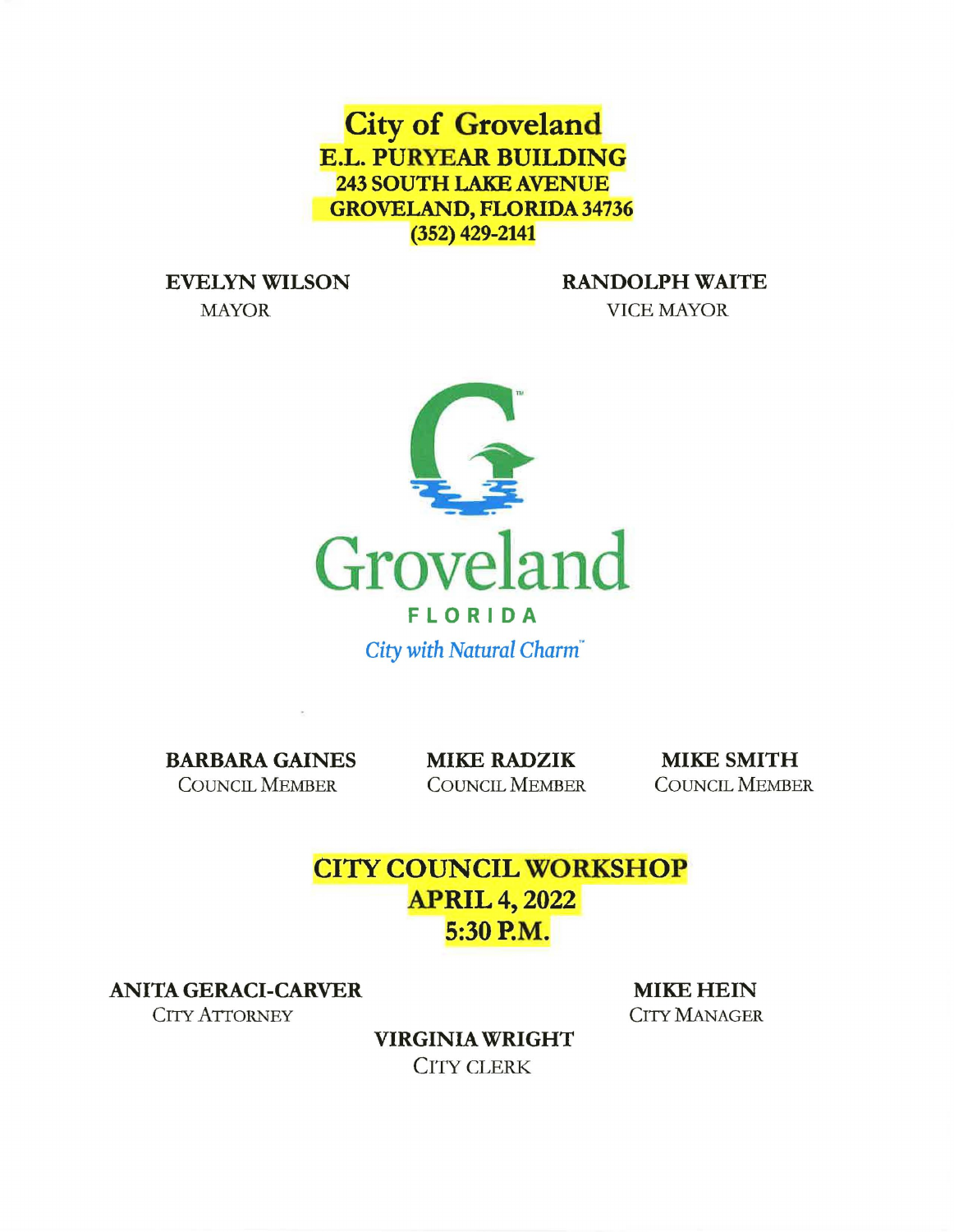#### **GENERAL INFORMATION AND INSTRUCTIONS**

The Mayor will ask for comments from the public, requesting that anyone desiring to speak on an item. When recognized by the Mayor, please approach the podium and speak into the microphone, stating your name, address, if you are a citizen that lives in the Groveland City limits, and then present the information you desire. Each person has a maximum of five (5) minutes to speak.

Items listed in the "Consent Agenda" will be approved by Council in their entirety by a single motion, unless otherwise indicated by Council. These are routine items not anticipated to be controversial and are placed on the Consent Agenda to expedite the meeting. If a Council Member, staff member or member of the public wishes to discuss any item on the Consent Agenda, they can request the item be removed from the Consent Agenda for discussion. The remaining items on the Consent Agenda will be voted on with one motion being made for all items on the Consent Agenda. Then the item removed from the Consent Agenda will be separately considered and voted on.

Items identified with a double asterisk (\*\*) are quasi-judicial functions of the City Council other than land use; the Council Members disclose any ex parté communications.

**Groveland Code of Ordinances Sec. 2-58 (f).** Any person desiring to address the Council shall first secure the permission of the presiding officer and shall give his name and address for the record. All remarks shall be addressed to the Council as a body and not to any member thereof unless permission to do so is first granted by the presiding officer. Unless further time is granted by the presiding officer or the council, member of the public shall limit their discussion or address to no more than five minutes. No question shall be asked a council member or city official except through the presiding officer.

If your address is exempt from public record you are not required to state it. In addition, do not give out your Social Security Number, phone number, email address or any other information you do not want others to have access to as the meetings are recorded and those recordings are considered public record.

**Pursuant to the provisions of Chap. 286, F.S., Sec. 286.0105, if a person decides to appeal any decision** made by this body with respect to any matter considered at this meeting, he or she will need a record of the proceedings, and that for such purpose, he or she may need to ensure that a verbatim record of the proceedings is made, which record may include the testimony and evidence upon which the appeal is to be based and is advised to make such arrangements at his or her own expense.

**In accordance with the Americans with Disabilities Act and Section 286.26, Florida Statute,** persons with disabilities needing special accommodation to participate in this meeting should contact the City Clerk's Office no later than 3 business day prior to the meeting at virginia.wright@groveland-fl.gov.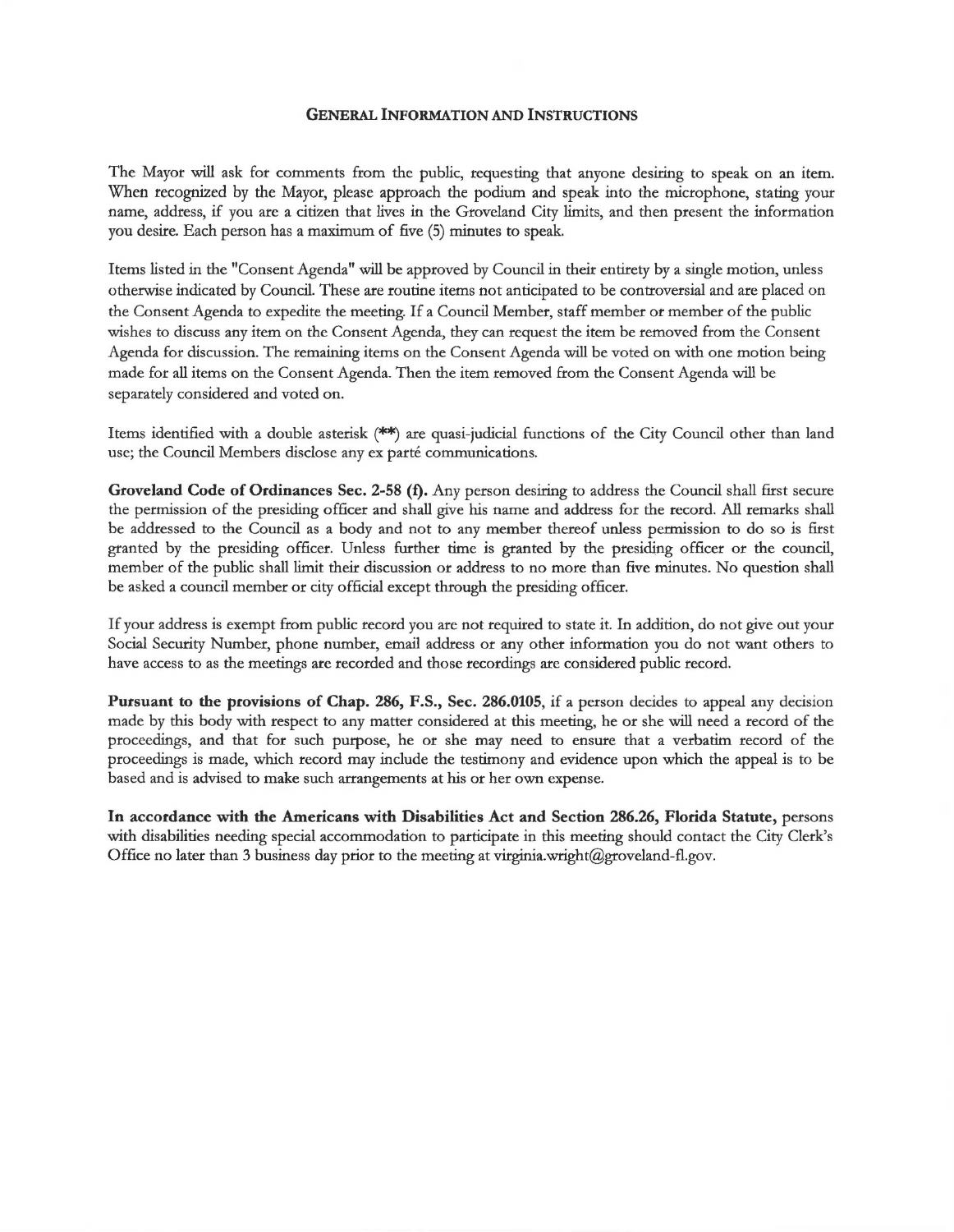**PUBLIC NOTICE AND AGENDA OF THE CITY OF GROVELAND CITY COUNCIL WORKSHOP SCHEDULED TO CONVENE AT 5:30 P.M. MONDAY, APRIL 4, 2022 LOCATED IN THE E.L. PURYEAR BUILDING AT 243 S. LAKE AVENUE, GROVELAND, FLORIDA 34736.** 

 **IT IS HIGHLY RECOMMENDED THOSE INDIVIDUALS WHO HAVE NOT RECEIVED THE COVID-19 VACCINE WEAR A MASK. For additional information please use the following CDC link at <https://www.cdc.gov/coronavirus/2019-ncov/vaccines/fully-vaccinated-guidance.html>**

 **Please note: As an alternate option, the public can attend the April 4, 2022 City Council Workshop virtually. The virtual meeting will be in "watch/listen mode" only; no public comments will be taken virtually. Instructions to participate have been posted to the City's website under "public notices" at [www.groveland-fl.gov](http://www.groveland-fl.gov/)** 

\*If you would like additional information regarding an agenda item please contact the Clerk's Office via email at [virginia.wright@groveland-fl.gov](mailto:virginia.wright@groveland-fl.gov) or (352) 429-2141, ext. 9171.

| <b>MAYOR</b>          | <b>EVELYN WILSON</b>      |
|-----------------------|---------------------------|
| <b>VICE MAYOR</b>     | <b>RANDOLPH WAITE</b>     |
| <b>COUNCIL MEMBER</b> | <b>BARBARA GAINES</b>     |
| <b>COUNCIL MEMBER</b> | <b>MIKE RADZIK</b>        |
| <b>COUNCIL MEMBER</b> | <b>MIKE SMITH</b>         |
| <b>CITY MANAGER</b>   | <b>MICHAEL HEIN</b>       |
| SERGEANT-AT-ARMS      | <b>CHIEF SHAWN RAMSEY</b> |
| <b>CITY CLERK</b>     | <b>VIRGINIA WRIGHT</b>    |
| <b>CITY ATTORNEY</b>  | ANITA GERACI-CARVER, ESQ  |

evelyn.wilson@groveland-fl.gov  $random.Waite@groveland-fl.gov$  $bara.gaines@groveland-fl.gov$ mike.radzik@groveland-fl.gov mike.smith@groveland-fl.gov michael.hein@groveland-fl.gov shawn.ramsey@groveland-fl.gov virginia.wright@groveland-fl.gov

**Please note:** Most written communication to or from government officials regarding government business are public records available to the public and media upon request. Your e-mail communications may therefore be subject to public disclosure.

## **Call to Order**

## **Roll Call**

## **PLEDGE OF CONDUCT**

- **We may disagree, but we will be respectful of one another.**
- **We will direct all comments to issues.**
- **We will avoid personal attacks.**
- **Audience members wishing to speak must be recognized by the Mayor.**
- **Speaking without being recognized will be considered "Out of Order."**

## **AGENDA**

## **1. Planning for Groveland Schools**

## **ADJOURNMENT**